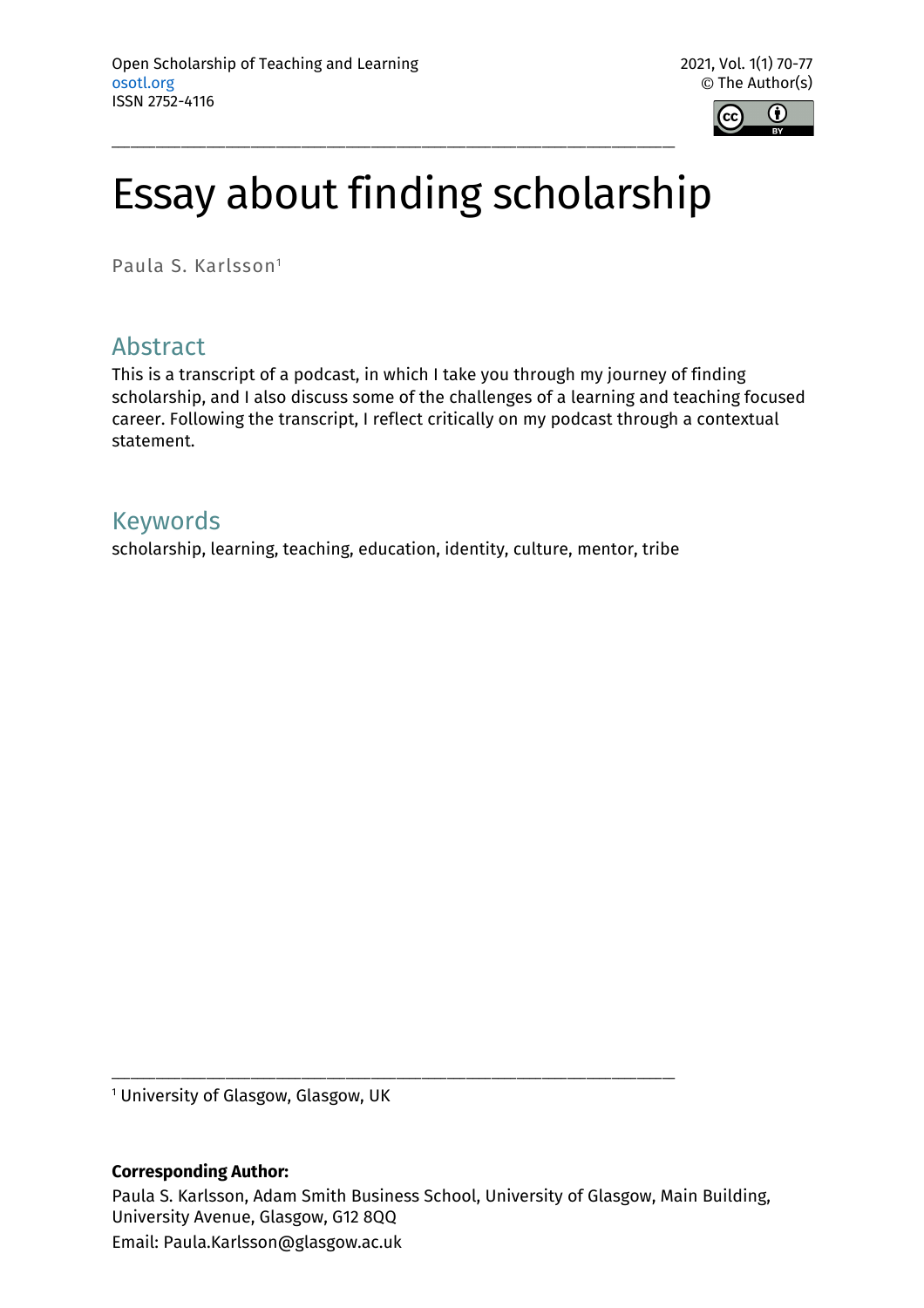# Podcast transcript

#### Introduction – what is this job I've got myself into?

I have held my first, and only, full time academic position for five years now. This is as good a time as any to reflect on my experience.

Firstly, I never really associated as a 'Researcher'. Before I started as a Lecturer, I was doing my PhD research, so obviously I was engaging in research and considered myself a doctoral researcher, but I did not really think about research projects or a research career beyond my PhD. I did not exactly know what being a 'Lecturer' meant, yet I was looking for Lecturer jobs – it never even occurred to me to apply for research jobs in or out of academia. So 'research' was not directly on the agenda for me.

Then I got my first academic job, and it just so happened to be on a teaching track (or Learning, Teaching and Scholarship, LTS for short), as opposed to research, where my focus was supposed to be on the Scholarship of Teaching and Learning (SoTL). However, at the time of applying, doing my interview and even when starting the job, I had not even realised that there was a difference, or that there was an option to be only one or the other, or that there were people, not based in educational departments who would do 'educational' research. The only distinction I had ever seen was that there were Lecturers in research-intensive universities and Lecturers in teaching-intensive universities. I did my PhD in the latter, so Lecturers doing research were few and far between in the department. Now I had moved into the 'big league' – suddenly I found myself at a research-intensive university where doing research was an expectation.

At the same time of there being this institutional expectation (as evidenced e.g. by promotion criteria), the departmental expectation was different or at the very least unclear. There were not many (or any) people in my department who had gone through this LTS route (not from start to finish), and so most of us on this track, who were newly appointed, appeared to be 'newbies' to scholarship, and there was nobody to get guidance from. Those who had been on the LTS track longer, seemed to be of the more 'teaching-intensive' lecturer category, with little engagement in research or scholarship. It also was not a very well acknowledged track in the department – we were after all called University Teachers when I first started, and that naturally had the connotation that we were there to teach, not research. We are now simply called Lecturers, just with a LTS focus, so this has created a bit more parity in the roles. Yet I do believe that this has left a legacy, in that we on the LTS track quite often feel that the track is viewed as a secondclass career option – the one where those colleagues with insufficient research outputs are 'downgraded' to. Simultaneously I am getting mixed messages of which track I should be on, frequently being asked whether I have thought any more about moving over to research, again as if suggesting that the LTS track is just a placeholder until I manage to increase my outputs. It seems that those managing us have been equally unclear on what scholarship means, as us on the track are. And I say this, only with positivity, as I believe that this has therefore enabled me to take the SoTL journey that I have done for the past five years.

When I started my job, and realised I was not considered a researcher by my institution, I had to realign my way of thinking, and truly consider what my identity would be. Remember, I had not associated as a researcher during my doctoral studies, but at the same time I certainly did not associate as a teacher either. After the cold dunk of 'you are a teacher' start to my job, I suppose my initial goal was to eventually transfer over to the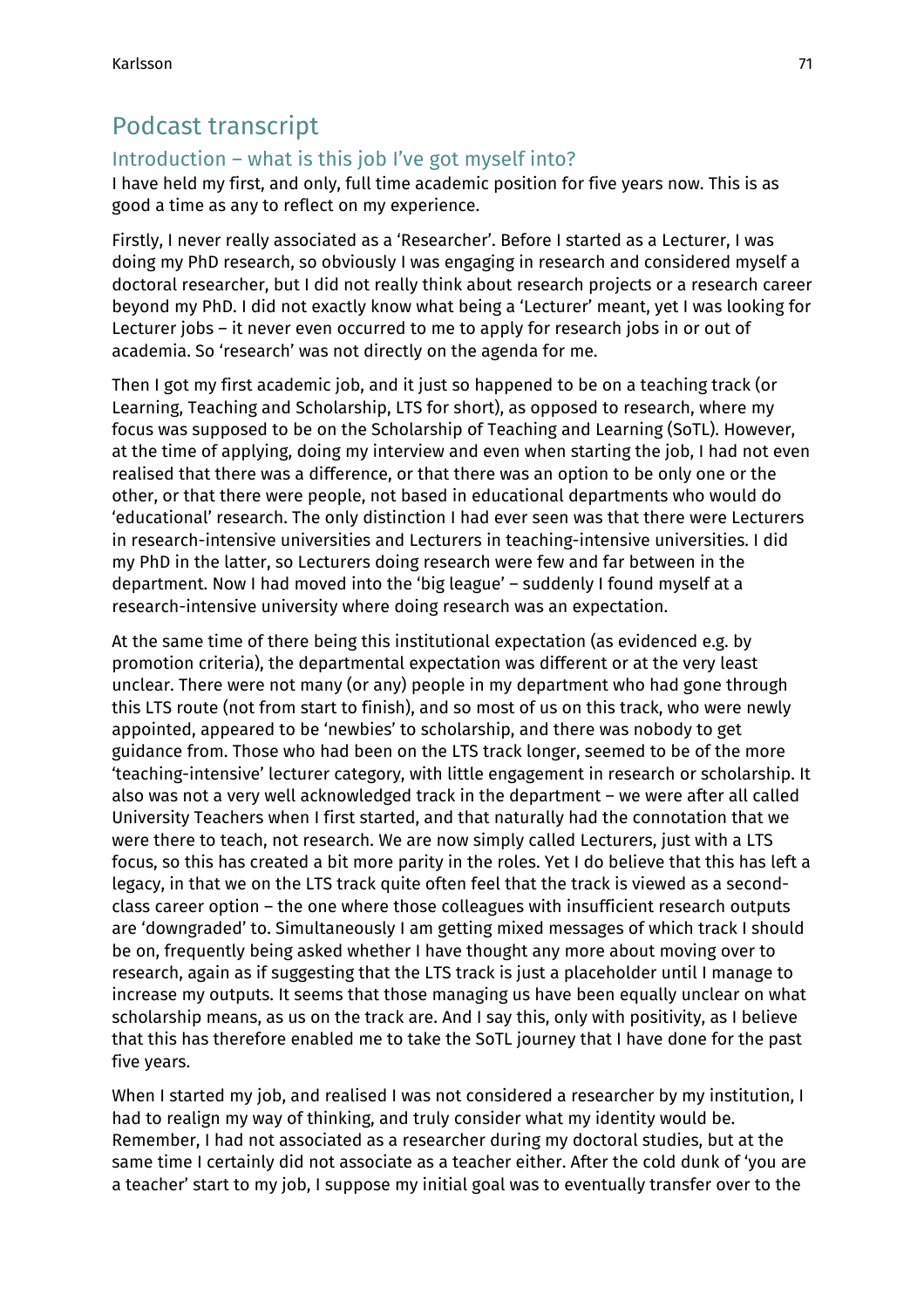research track, because it seemed like the more attractive and valued track with more career progression opportunities. Five years down the line, I am loving my job and would never dream of changing tracks. So, what happened? In this essay, I try to explain how and why I changed position and illustrate how I explored this scholarship role and made it my own. I will also discuss some of the issues that make the role challenging and how these might be overcome.

### The search begins – navigating scholarship

A few months into my job, my head of department called all of us on the LTS track to a meeting. It was evident that there was an interest to push for work and outputs in the LTS realm, and that we would be supported where possible. We were encouraged to set up a LTS group within the department where we would share LTS knowledge. As a newly appointed staff member I felt the need to prove myself, so I took on the facilitator role for this group. We had some interesting meetings were we mainly got together over lunch to have a chat, or a moan about our teaching and workloads, but we would also sometimes discuss some teaching method or pedagogical tool or similar. One of these meetings resulted in a very fruitful joint scholarship project. A colleague told us about the One Minute Paper teaching tool that came about a long time ago. We had the idea that the tool as it were would probably be quite difficult for us to apply in our very large classes, so could it be digitised? That is essentially the premise of my very first and longest running scholarship project focused on the Digital One Minute Paper (DOMP). Over the years we've presented at national and international conferences eight times, and with two blog posts, two journal articles as well as a major report under our belt, this has been a successful scholarship endeavour.

You might think that surely after nearly five years, this DOMP project would be done. However, I don't think scholarship projects always work that way. Especially if we are researching something that is taking place in our academic practice, it may simply be a very drawn-out process to get to the end of that. For instance, if you are testing something in your teaching, and need a few years of data to evidence an intervention in a course that you might only be teaching once a year, and then you need the time and space to analyse all the data, and finally to write up the research – this may very quickly rack up the years for the project. At the same time, because the process of scholarship projects can sometimes seem so slow and endless, and not always be so self-contained than some traditional research projects may be, I found myself in the position that I got bored of all the waiting, and because academic practice is rife with opportunities for scholarship projects, I ended up working on numerous projects at the same time. I research what learning community means for students in my department and how we can improve their experience in relation to this, and both this and the DOMP project grew arms and legs because of the pivot to online learning. Covid-19 also inspired some more discipline focused research around student experiences and perceptions of the topic of one of my courses, due to its direct links with a crisis such as the pandemic. I also work on an externally facing knowledge exchange project that has teaching and learning heavily weaved into it, in terms of the rationale and expected outcomes. I have also investigated the use of marking rubrics with students doing the first round of evaluation of their work using the marking rubric, before having seen the teacher assessment of their work.

The above projects are just a few examples from the past five years. Unfortunately, I have had to abandon some of my scholarship projects with no published outputs, mainly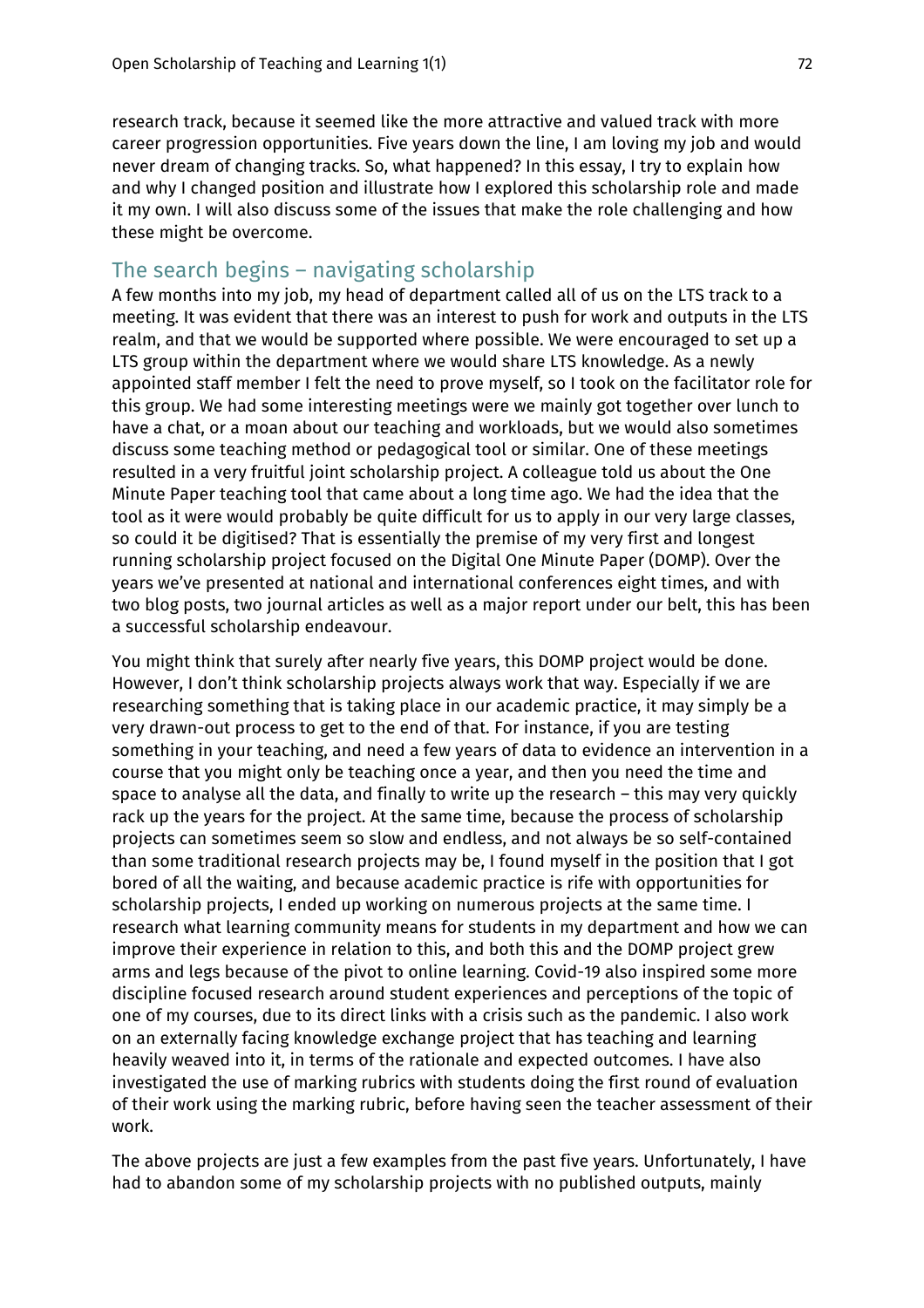because I did not manage to collect enough or the right kind of data or because the data became outdated as I took too long to complete the project. I am extremely keen to complete several of my scholarship projects because I know they have excellent potential to contribute to academic theory and practice, but I struggle to find the time to do this. Additionally, I have several ideas for future projects that I would love to start, but simply cannot, because I need to keep myself in check (see previous point!). For me, scholarship projects are like going into a candy store, and wanting to buy *everything*. An additional challenge has been brought on by simultaneously doing postgraduate study into academic practice, because much of the assessment in the courses has asked me to develop a scholarship project idea or otherwise work on an element of a scholarship project. Naturally, I cannot bypass an opportunity to develop something new if an idea has conveniently materialised. However, where possible, I have tried to converge my postgraduate assignments with my existing scholarship projects, so as not to let my scholarship role get completely out of hand.

#### The revelation – I am a researcher

Upon reflection, it turns out that I am a researcher after all. All the scholarship projects that I am working on are, by definition, research projects. I do interviews with staff and students. I collect survey and documentary data. I observe class activity. I write case studies about teaching interventions or about discipline research which I turn into teaching cases to be used in my classes. Interestingly, I still don't identify as a researcher. Is this because the word 'research' is not part of my job profile? Or is it because I consider scholarship research to be different kind of research than discipline research, and that discipline research is so strongly ingrained in my mind as 'true' research? Is it because my institution makes a distinction between research and scholarship and this so strongly influences my identity? Scholarship research is hardly ever done with the support of big project funding, unlike discipline research funded by major national or international funding bodies, so in that sense it sometimes does feel like we are just dabbling a bit in this or that research project, that it's not really *that serious*, with real consequences.

However, I suspect that this dilemma about identity around research is not one that I am alone in grappling with. Over the years I have spoken with many colleagues new to the LTS track, and they all sort of know what teaching is, and what research is, but they are all unsure about what scholarship means for their institution, for them and in their role, which is so bizarre since it is a core part of our job and features strongly in the promotion criteria on our career track. It is like we were all thrown into the deep end, without being given an instruction manual – just 'figure it out!' called from the side of the pool.

Within all this uncertainty, I find LTS and SoTL to be a very freeing form of academia. I love being on the LTS career track. I don't think colleagues on a research track realise what they are missing. I have all the freedoms that LTS has to offer – I do research and impact activities of all kinds, yet I have far less of the pressures that come with being on a research track, such as not needing to concern myself with REF. Or should I not say that aloud? Will there now be a mass exodus of people leaving research tracks to join the LTS revolution? Still, I don't feel a need to be chasing the next big funding opportunity for a research project, or the need to put together the best team of international interdisciplinary experts, and I don't have an internal drive to push the boundaries and be on the frontier of research. Don't get me wrong, I still pursue some of this, just on a much smaller scale. In any case, may I liken it (LTS track) to living on the countryside, where things move at a bit of a slower pace and the work-life balance priorities are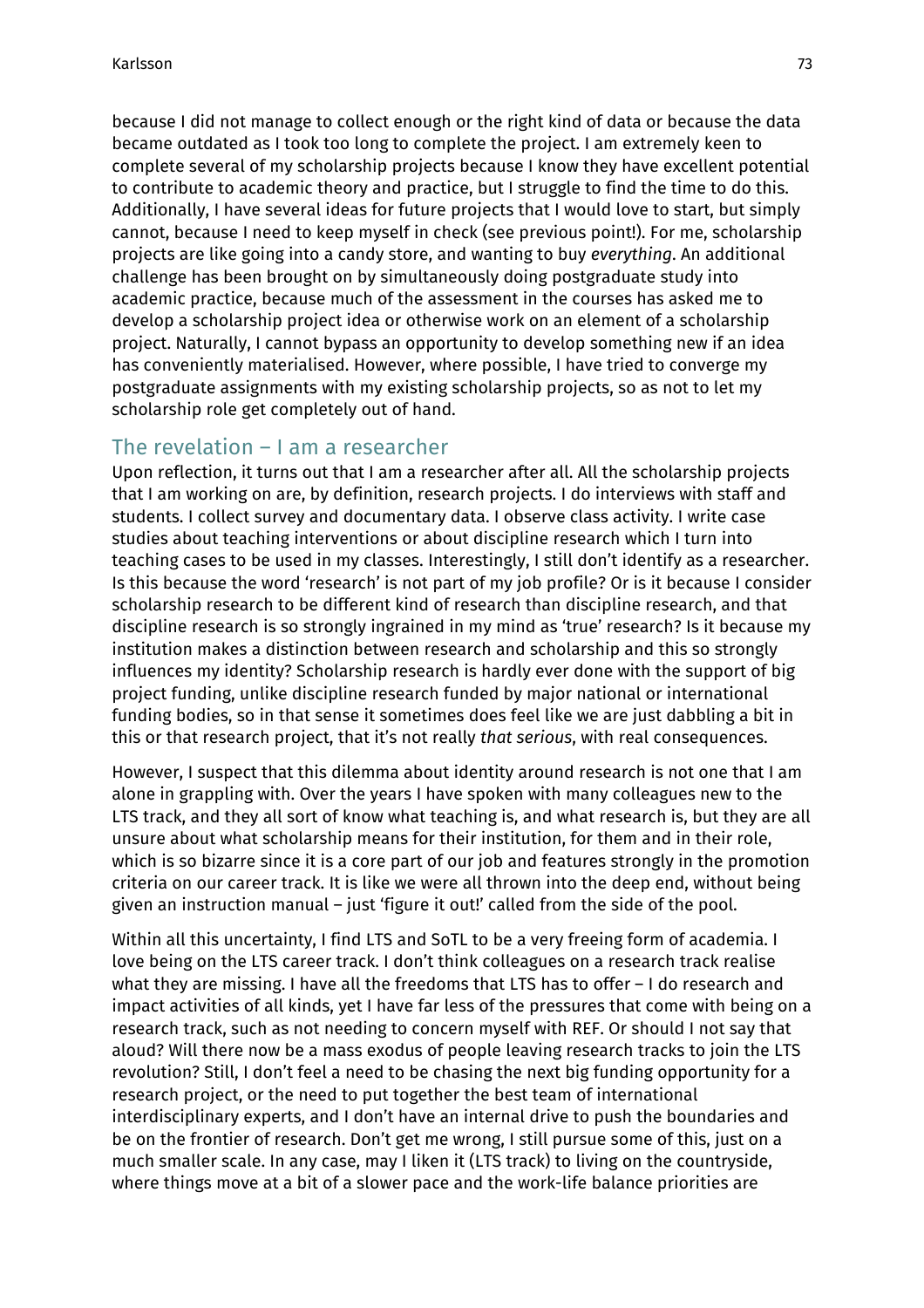different, compared to those (research track) who live in the big city where life is all about the chase for something bigger, better, and faster.

#### Developing scholarship culture – what have I learned (so far) on my scholarship journey?

Over the years I have learned a thing or two about LTS, and the most pertinent of these is the need for developing a scholarship culture in your department, school or even institution. Next, I'll discuss where and how I think this culture can be driven forward.

The first key point to note in my scholarship journey that set me on this path that I am on, was that I had supportive line management and others in strategic roles who were keen to see LTS flourish in the department. If it wasn't for this support and resource, I very much doubt I would have been able to explore my scholarship role to the extent that I have – I genuinely feel that I was given free rein to make the role my own, with the knowledge that I could at least try to negotiate for financial support or extra time in my workload for scholarship projects.

The second point that I would like to make, that obviously stemmed from the supportive line management, was the forming of a group of LTS staff. This meant that we as a group had a collective, strong voice and identity. Going it alone on the LTS journey is very lonely, and it makes it far harder to fight the battle between traditional research and LTS research, and to justify the types of outputs we produce. The forming of a LTS group of course in my case also led to a very good collaboration that has resulted in multiple outputs. It has made the work lighter, as the load has been shared among a group of people. Equally, this has helped navigate the role, as we have jointly reflected on our experience as LTS staff. This has been an invaluable resource, especially in a job such as academia, where much of the work seems to be a solo effort, or if collaborating, then often doing so with people from other institutions. As a point of interest, the number of staff on the LTS track has more than doubled in my department from single figures to double, since I started, so the cohesiveness of the scholarship group has also been strengthened. I no longer feel like the odd one out in the traditional research environment. My research is valuable. Knowing, and feeling this, is hugely important. We actually stopped meeting as a group of LTS staff during the heyday of our DOMP project (due to lack of time for LTS), and reconvened a few years later, now with this much larger group of staff, and I feel the group plays a clear mentorship role, especially for those new in their posts.

A third point is about the support needs for staff on the LTS track, which still needs resolved for staff to feel equals to their research colleagues. It requires a willingness to commit comparable resources, including sufficient time in the workload and development of new LTS specific roles. For instance, we have staff that lead on research efforts in the department, but if they have limited personal experience of scholarship then I do not believe that they are able to represent the diverse population that is found on the LTS track. We've recently gone through a research and scholarship strategy exercise in my department, yet scholarship had disappeared from the language used, and that diminishes the position of scholarship staff, and pushes us to the outer margins. Scholarship needs to be explicitly recognised, or you risk creating an 'us and them' situation where research and LTS staff are always on opposing teams. Given my comments about having a strong collective voice as LTS staff, we have managed to direct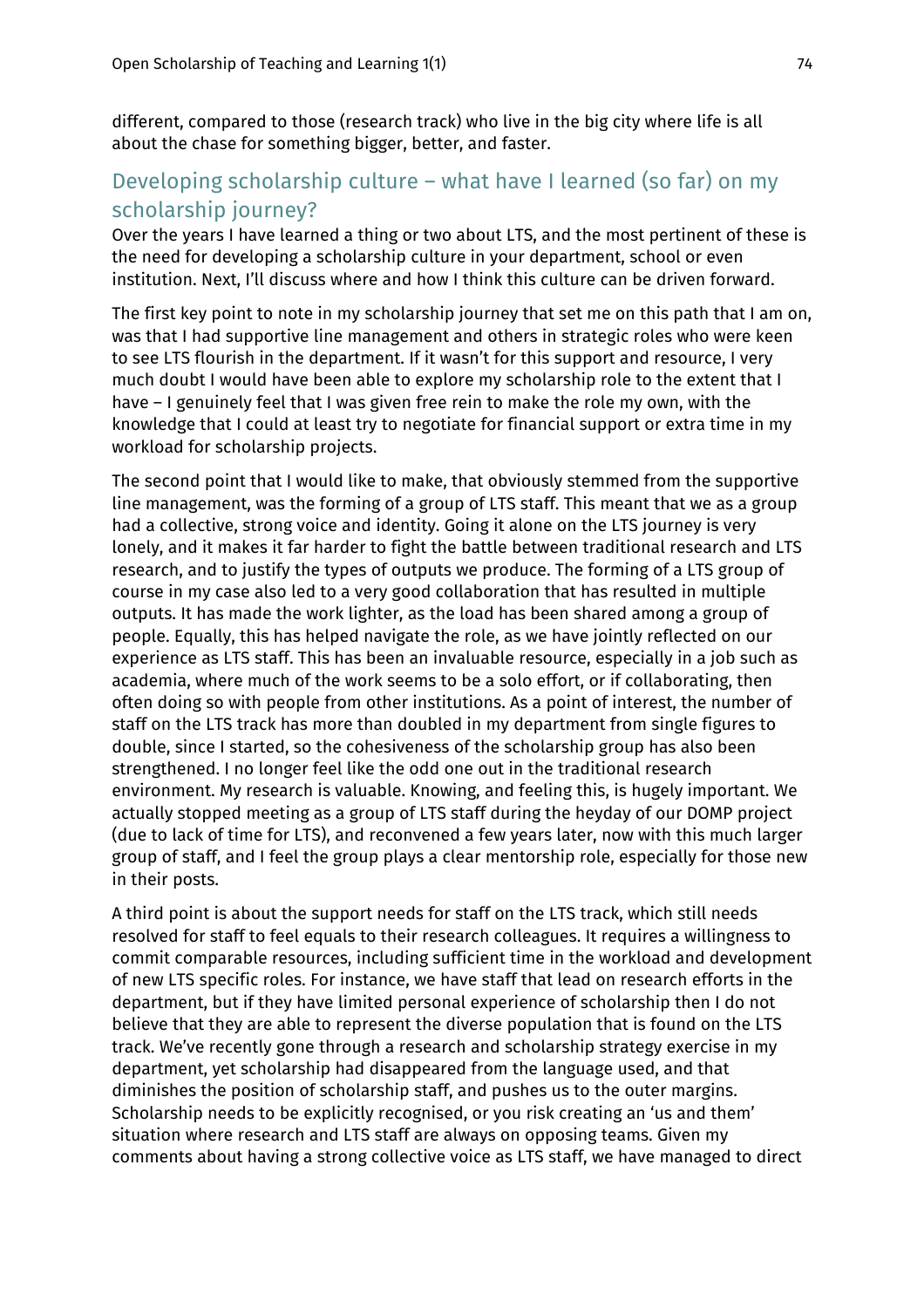the issues concerning language and leadership in a more appropriate and inclusive direction, but the outcomes of this remains to be seen in my department.

## Conclusion – I found scholarship, now what?

Because academic practice is filled with opportunities for research, you may end up in the position that I did, that you engage in so many projects, that you either struggle to find the time to finish them even with the knowledge that you have excellent data to report on, or you simply give up on some of the projects because a) you didn't manage to collect enough data e.g. because you relied on student data and didn't get enough participants, or b) because the data is so old by the time you manage to set aside enough time to look at it again, that you realise that it is not worth your effort. A mentor from the research track wisely said to me that I need to not just accumulate scholarship projects, but to complete them with valuable outputs. So, I certainly found scholarship. Now I'm faced with the challenge of *completing* scholarship.

# Contextual statement

I am not alone in having the feelings and experiences as discussed in my essay. In this contextual statement I provide some background reading on the topic that can direct you to some relevant literature you might want to consult further. The report by McHanwell and Robson (2018) provides an excellent summary and further references to many of the issues discussed in my essay. For instance, the prestige of research vs teaching, and success in research being considered key for job security and progression is discussed, and in fact this is also too simplified a categorisation of the job profile of academics, as so much of our time is spent on administrative and service tasks. We should also not forget the other roles within higher education institutions, such as professional staff or pracademics' (practice-focused academics), who might very well engage in some of the more 'traditional' academic tasks (sometimes called third space professionals). A common approach now in higher education institutions is to separate research and teaching roles. In the UK, university teaching roles appear to be categorised into teaching-only, teaching-intensive, and education-focussed contracts (see Akerman, 2020; Bennett, Roberts, Ananthram, & Broughton, 2018; Hulme, forthcoming; McHanwell & Robson, 2018; Veles, Carter, & Boon, 2019), of which I believe my LTS role fits into the latter. The impact of REF on increases in teaching focused contracts is also discussed by McHanwell and Robson (2018), therefore any feelings of 'downgrading' or 'second class' are not entirely unfounded, and this was also shown in case study examples by Cashmore, Cane and Cane (2013) and empirical research by Bennett et al. (2018). Feeling valued comes from knowing that your institution is committed to your development and career progression; however, not all institutions have clear promotion criteria for teaching and learning, which makes this feeling of being valued much harder to achieve. Overall, there is a lack of senior teaching-focussed staff who can review, mentor, support and be role models to more junior staff on teaching contracts – being teamed up with someone from a research-focussed background is not always straightforward (Bennett et al., 2018; McHanwell & Robson, 2018). The focus of your efforts, e.g. pedagogical research, and the challenges associated with how it is viewed by those reviewing you, become especially evident when you go for promotion – not all promotions panels understand the difference between pedagogical and discipline research. Pedagogical research is not always considered "real" research (Cashmore et al., 2013, p. 28).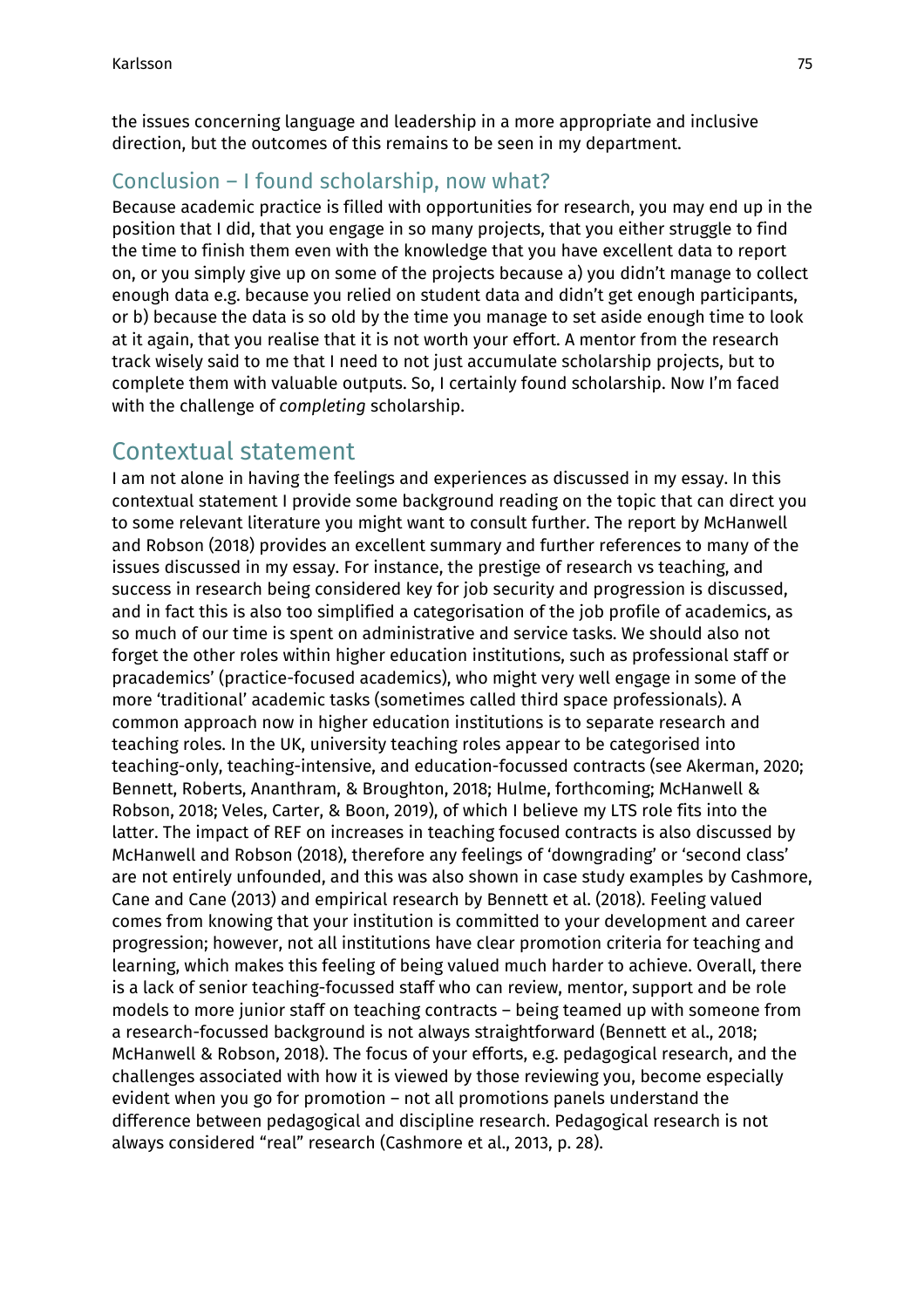In relation to the third space professionals mentioned above, it has been suggested that they are constructing their own credibility as this may otherwise be lacking on an institutional level, or constructing their own unique role profile (Akerman, 2020; Whitchurch, 2008). I would argue that this construction of credibility and role profile can equally apply to those on teaching-focussed contracts, especially in circumstances where the institutional role profile is still new or developing, for instance as was the case for me. I came into my institution when this LTS role was relatively new, and most staff were unfamiliar with it and its requirements and job description, and this therefore allowed me to construct some of this in a way that suited my own desires. However, the lack of distinct identity for education-focused academics has been discussed and problematised by Hulme (forthcoming), especially as such staff often compare themselves to the 'more successful' (perceived) research-focused academics. Drawing on social identity theory, Hulme (forthcoming) discussed the role of developing a learning community around educational scholarship, or to effectively form a new tribe of colleagues on LTS equivalent tracks, as we did in my department, although this networking should not necessarily be limited to within our own institution but should also involve communities more broadly. Even substituting 'discipline research' with 'pedagogical research' in promotion criteria is not without its challenges, e.g., as Hulme (forthcoming) indicates the funding to support such research is not comparable to discipline research, and neither are the vast amount of potential outputs of education research (a bit like comparing apples with oranges).

To sum up this 'summary' of literature, a sense of belonging and having role models and mentors in senior education-focussed roles are of critical importance for the success of staff on LTS tracks. It is also of key importance to establish your own tribe and using this collective strength to the benefit of education-focussed staff in your institution, and this can help influence change in universities (Bennett et al., 2018; Hulme, forthcoming). Reading the blog posts of Greenwood (2020) and Hulme (2020) certainly make me feel less isolated in my education-focussed role and the challenges I have experienced and continue to experience, so I encouraged anyone having remotely similar feelings or experiences to mine, to find this network (physical, or virtual) of like-minded people around you to gain strength from it – as much as it sometimes feels like it, you are not alone!

#### References

Akerman, K. (2020). Invisible imposter: Identity in institutions. *Perspectives: Policy and Practice in Higher Education, 24*(4), 126-130. https://doi.org/10.1080/13603108.2020.1734683

Bennett, D., Roberts, L., Ananthram, S., & Broughton, M. (2018) What is required to develop career pathways for teaching academics? *Higher Education, 75*(2), 271-286. https://doi.org/10.1007/s10734- 017-0138-9

Cashmore, A., Cane, C. & Cane, R. (2013) *Rebalancing promotion in the HE sector: Is teaching excellence being rewarded?* York: Higher Education Academy. Retrieved from https://www.advance-he.ac.uk/knowledge-hub/rebalancing-promotion-he-sector-teachingexcellence-being-rewarded

Greenwood, S. (2020) The value of SoTL: Reflections on 'becoming' an early career (teaching) academic. *#UOFGSOTL blog*. Retrieved from https://uofgsotl.blog/2020/12/17/the-value-of-sotlreflections-on-becoming-an-early-career-teaching-academic/